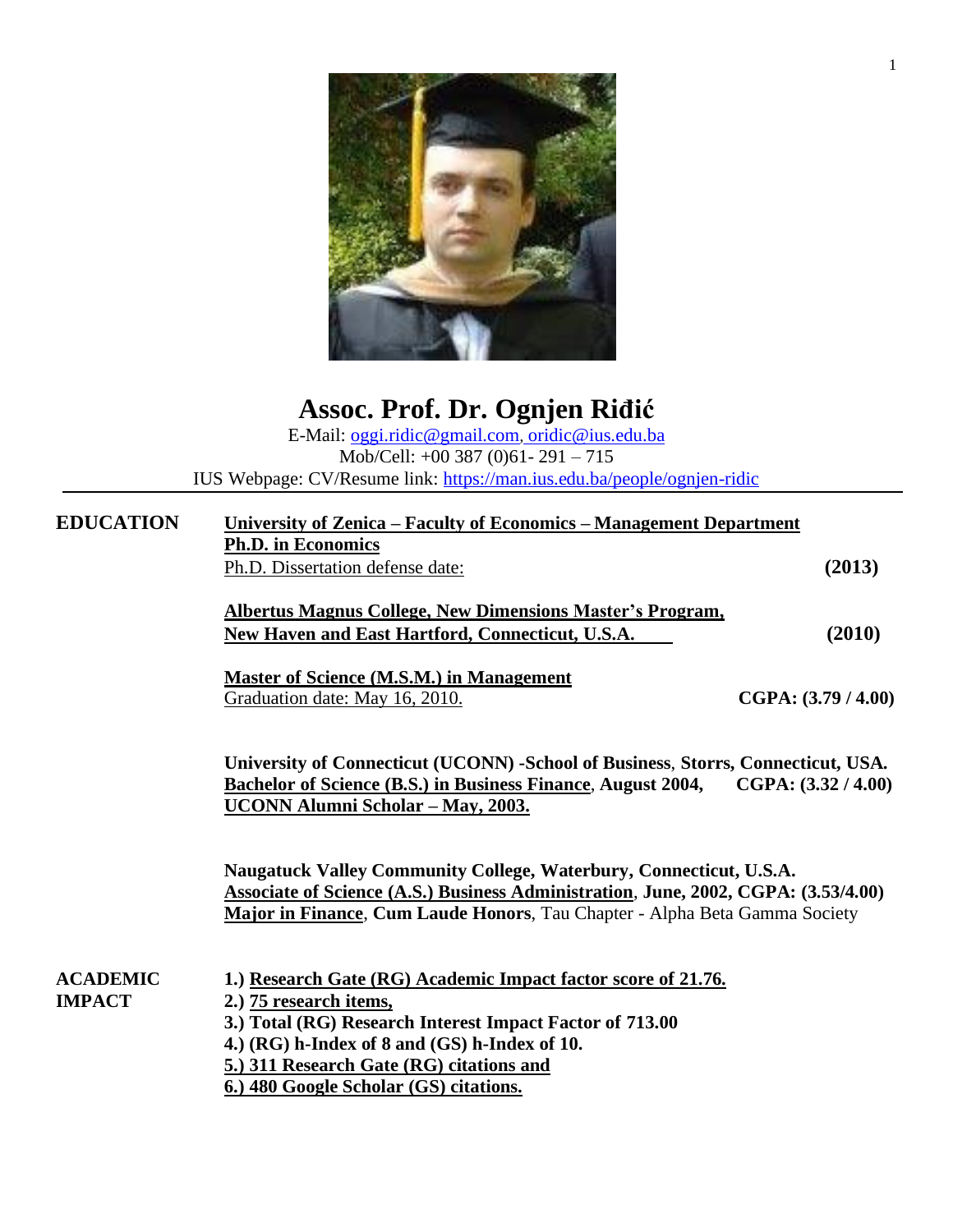### **5.) Co-Representing Bosnia and Herzegovina through IUS/FBA/ Management study program in seven (7x) primary quantitative International Research Projects:**

1.) International Academic Research Project on "Ethics, Culture, and Spirituality in Business Professionals in Bosnia and Herzegovina", in cooperation with University of Nevada, City of Reno, The Managerial Sciences Department, U.S.A. Data collection on 350+ participants completed in Jan, 2017.

2.) International Project Academic Research Project comprising 57 countries and  $N =$ 13,224 participants on "Narcissism(s) and Self-Esteem(s) in students' population in Bosnia and Herzegovina", in cooperation with Montpellier School of Business, France, University of Lausanne, Switzerland and Cardinal Stefan Wyszynski University, Warsaw, Poland. Data collection completed in May, 2017 for 233 participants.

3.) International Academic Research Project on "Personality, Self-Esteem and Entrepreneurial intentions in students' population in Bosnia and Herzegovina". Data collection completed for 200+ participants in cooperation with University of Lausanne, Switzerland, Montpellier School of Business, France, and Cardinal Stefan Wyszynski University, Warsaw, Poland.

4.) International "Abstractness study of Economic, Managerial, Financial and Philosophical terms comparing and contrasting students' and non-students' population in Bosnia and Herzegovina", in cooperation with Economic faculty, University of Varna, Bulgaria. Data collection for 400+ participants has been completed in December, 2017.

5.) International Academic Research Project titled "Cross-cultural Study on Narcissism, Shyness and Envy in students' population in Bosnia and Herzegovina". Data collection on 500 participants completed in April, 2018 in academic cooperation with Cardinal Stefan Wyszynski University, Warsaw, Poland and 28 countries.

6.) International Academic Research Project titled "COVID-19, personality and quality of life: Self-enhancement in the time of pandemic" - Research project manager for Bosnia and Herzegovina (BiH). Examining the role of dark personality in predicting quality of life during COVID-19 pandemic. Researching the mediating role of beliefs (health, conspiracy, etc.) and behaviors in the link between personality and human functioning during pandemic in cross-cultural context. Data collection comprising 353 participants completed in July, 2020 in academic cooperation with Cardinal Stefan Wyszynski University, Warsaw, Poland and 65 countries <https://www.crossculturalpsychlab.com/covid-19> .

7.) International Academic Research Project titled "Fear and Health-Seeking Behavioral Intentions in COVID-19 Pandemic: A Cross-Cultural Project" - Research project manager for Bosnia and Herzegovina (BiH). Investigating the level of fear people have toward the COVID-19 infection and how it is affecting the practice of health-seeking behaviors during this pandemic. Data collection comprising 500 participants to be completed by Dec 31, 2020, in the academic cooperation with University of Cape Coast and 12 countries.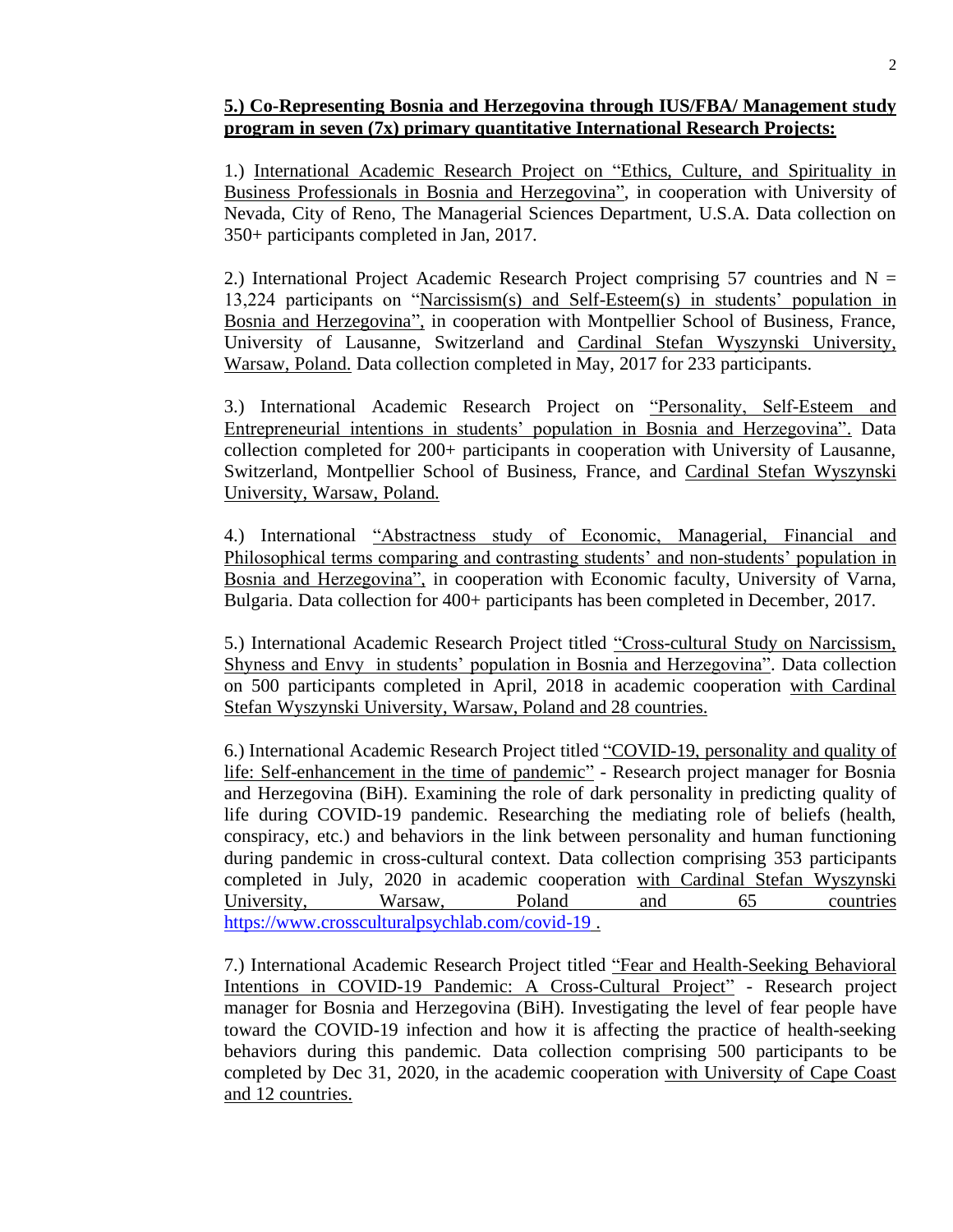**8.) Co-Representing FBA/ Management study program in IUS national research project titled "Bosnia and Herzegovina: Law, Society and Politics" completed in June 2016.**

**Chapter XI – "Social and Health Care in Bosnia and Herzegovina".** 

#### **COMPLETED MENTORING (11x):**

**a.) Ph.D. Dissertations - Two (2x) successful Ph.D. Dissertations (120 ECTS) defenses (September, 2017 & September, 2020) b.) Master's theses - Seven (7x) Master's theses (24 ECTS) mentorships (2015-2017). c.) MRP - Two (2x) Masters Research Project (MRP) (12 ECTS) mentorship (September, 2020 & May, 2021).**

| <b>WORK</b>       | <b>International University Sarajevo (IUS)</b>        | $(Feb, 2014 - present)$ |
|-------------------|-------------------------------------------------------|-------------------------|
| <b>EXPERIENCE</b> | Assoc. Prof. Dr. in the scientific area of Management |                         |
|                   | Faculty of Business Administration (FBA)              |                         |
|                   | <b>Economics and Management Department</b>            |                         |

**International University Sarajevo (IUS)** Management study Program coordinator **(Oct, 2015 – Sept, 2017)**

**(2014)**

#### **Cambridge Graduate University International (CGUI), Tallahassee, Florida, USA**

Lecturing subjects: Fundamentals of Economics and Finance I and II, Management Information Systems (MIS), Research Methods and Technology, Innovation and Entrepreneurship.

| <b>Clinical Center University of Sarajevo (CCUS)</b>                                                                                                                                                                 | (June $2012 -$ June 2013) |
|----------------------------------------------------------------------------------------------------------------------------------------------------------------------------------------------------------------------|---------------------------|
| <b>Institute for Science, Research and Development</b>                                                                                                                                                               |                           |
| Economist in the management process of clinical trials, improvement of organizational<br>performance, the application of ISO 9001-2000 quality standards<br>in the international academic and scientific cooperation |                           |
|                                                                                                                                                                                                                      |                           |

| <b>University of Zenica - Health Faculty</b>   | $(Oct 2012 - 2014)$ |
|------------------------------------------------|---------------------|
| <b>Senior Assistant and Assist. Prof. Dr.,</b> |                     |
| Subject: Health Care Management                |                     |

| <b>Sarajevo School of Science and Technology (SSST)</b>            | $(Oct 2011 - Sept 2012)$ |
|--------------------------------------------------------------------|--------------------------|
| Lecturer                                                           |                          |
| Economics Department. Undergraduate subject:                       |                          |
| <b>Management-"Organizational Behavior"</b>                        |                          |
| Economics Department. Master's program: "Audit-Audit Fundamentals" |                          |
| <b>Marketing Professional</b>                                      | (April 2010-Sept 2011)   |
| <b>Marketing Campaigns:</b><br>$\bullet$                           |                          |

AT&T communications, U.S. Federal Government - Every vote counts, etc.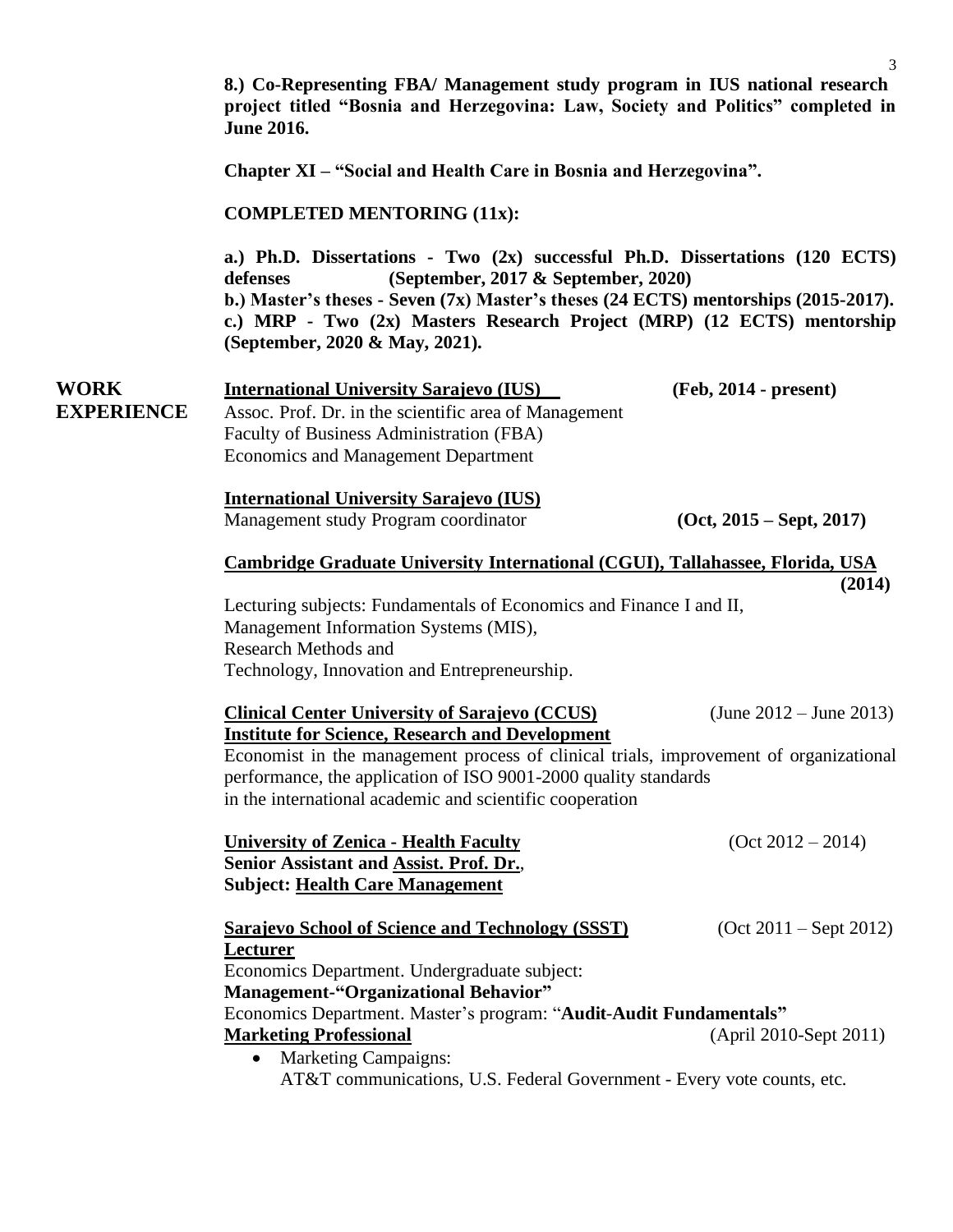- Accounts payable  $(A/P)$ , Accounts receivable  $(A/R)$  processing
- Credit and Debit Memos Analyst
- Cash receipts Partial and full application in TMM (The Manufacturing Manager Software)

# **American Communications Network (ACN), North Carolina, U.S.A. Marketer of advanced communication products and services** (Oct 2008 – Nov 2009)

#### **U.S. Department of Treasury – Internal Revenue Service (IRS), Wethersfield, CT Revenue officer –Small business / Self-employed (2008)**

- Promoting compliance with the U.S. Federal tax system;
- Analysis and resolution of delinquent and balance due tax returns

# **Encore Nationwide, Inc.** (April 2007 – Jan 08)

# **Marketing Professional**

- Industry leading event-marketing solutions;
- AT&T Communications, U.S. Government Every Vote Counts, etc

#### **Aetna Insurance Corporation, Hartford, State of Connecticut, U.S.A. Internal Audit Consultant** (July 2004–May 2007)

- Performed the execution of audit processes and tasks while meeting or exceeding the audit performance objectives and deadlines;
- Successfully executed 2005 & 2006 SOX 404 management testing at Aetna Pharmacy Network Management (APNM);
- Controlled the effectiveness of financial statements' assertions on Case installation and Claims processing in regards to existence, completeness, valuation, licensing etc.;
- Tested monitoring and tracking of Provider File Access Data Base (RXSY);
- New and Re-Contracted Pharmacy contracts, Pharmacy/Pharmacist licenses;
- General, Personal and Professional Insurance coverage;
- Received high recognition from the Audit Director as well as SOX PMO (Project Management Office);
- Received three IAD "Helping Hand and two "Thank You Awards";
- Risk Assessment, Risk Assessment Criteria Matrix (RACM), Stock Options Special Project, and over 50 completed Internal Audits with Financial, Compliance and Operational objectives;

### **US Marketing and Promotions (USMP) - (John Casablancas Talent Management)**

- Executed marketing and sales promotions with great success; (July 2003-2004)
- Fresh step, Overhauling, etc. marketing campaigns;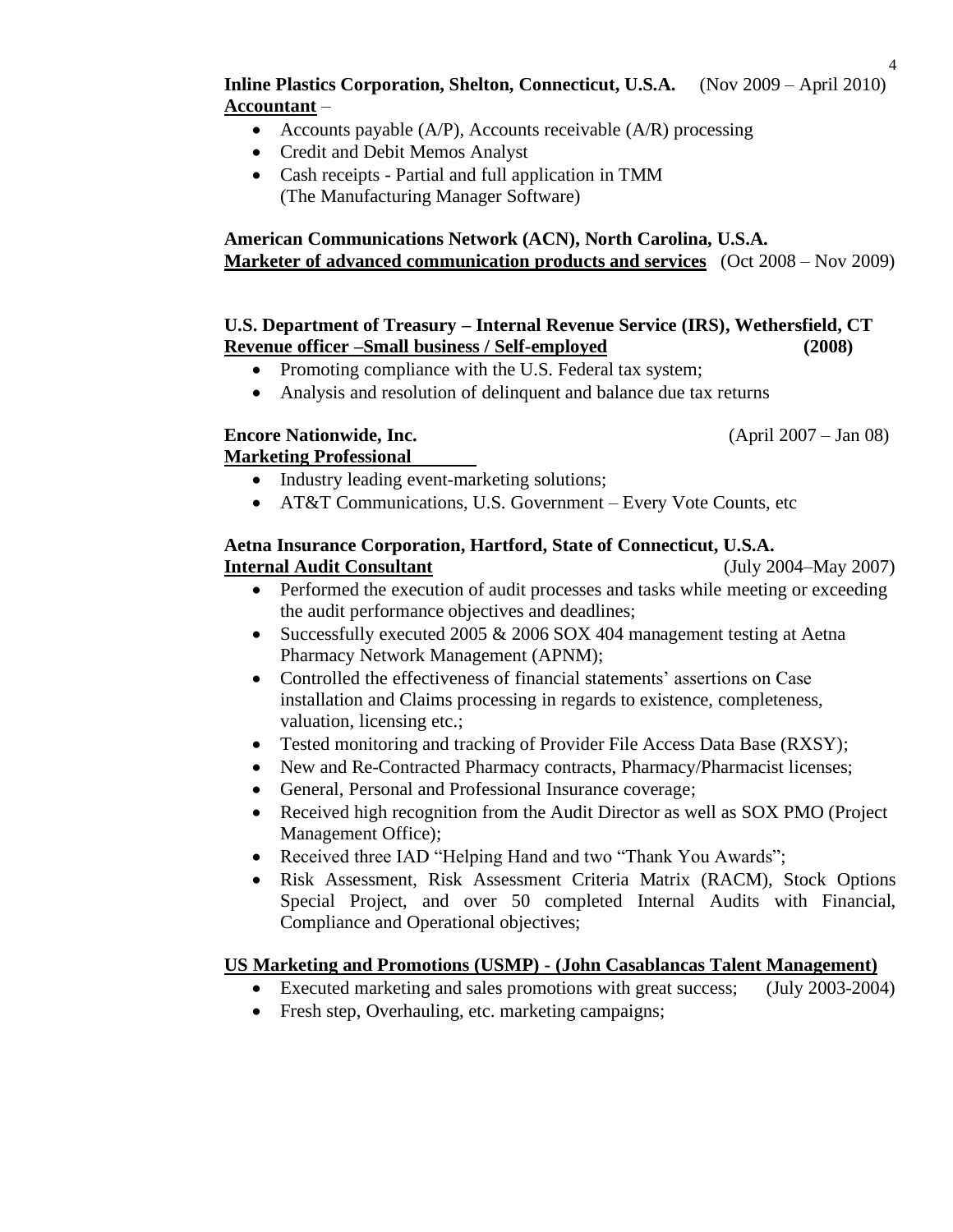|                                                     | 5<br><b>Jet Blue Airways Corporation, Darien, CT, U.S.A.</b><br><b>Accounting / Finance Intern</b><br>(Summer 2003)<br>Corporate tax preparation/ Financial analysis;<br>$\bullet$<br>Assisted head of the Accounting/Finance department in invoice-cost analysis;<br>$\bullet$                                                                                                                                                                                                                                                                                                                                                                                                                                                                                                                                                                                                                                                    |
|-----------------------------------------------------|------------------------------------------------------------------------------------------------------------------------------------------------------------------------------------------------------------------------------------------------------------------------------------------------------------------------------------------------------------------------------------------------------------------------------------------------------------------------------------------------------------------------------------------------------------------------------------------------------------------------------------------------------------------------------------------------------------------------------------------------------------------------------------------------------------------------------------------------------------------------------------------------------------------------------------|
|                                                     | Naugatuck Valley Community College, Waterbury, CT, USA<br><b>Federal Student Worker / Counseling Office</b><br>$(02/01 - 06/02)$<br>Assisted Counseling head in performing statistical survey research projects;<br>$\bullet$                                                                                                                                                                                                                                                                                                                                                                                                                                                                                                                                                                                                                                                                                                      |
| <b>LANGUAGES</b>                                    | Proficient and fluent in: English, German and Bosnian.                                                                                                                                                                                                                                                                                                                                                                                                                                                                                                                                                                                                                                                                                                                                                                                                                                                                             |
| <b>MANAGEMENT</b><br><b>SKILLS</b>                  | Contemporary Management (CM);<br>Organizational Behavior (OB);<br>Organizational Leadership;<br>Human Resource Management (HRM);<br><b>International Business Management;</b><br>Personal Financial Management and<br><b>Health Care Management</b>                                                                                                                                                                                                                                                                                                                                                                                                                                                                                                                                                                                                                                                                                |
| <b>BUSINESS</b><br><b>RESEARCH</b><br><b>SKILLS</b> | Statistics – Descriptive and Inferential, t-Test, ANOVA – one and two tailed,<br>Social science research - Quantitative and Qualitative Research;<br>Data Collection;<br>Survey Design;<br>Conduct of (secondary) research quality Literature Reviews;<br>Creation of customized PowerPoint Presentations and Reports;<br>Production of scientific papers within the area of expertise;<br>Organized various training sessions;<br>Taught and currently teaching social science research methodologies at PhD level in<br>English;<br>Designated writer and proof-reader of social research, academic and evaluation reports at<br>the Faculty level;<br>PhD in Economics;<br>Master's Degree in Management and Leadership from the USA;<br>Bachelor of Science (B.S.) in Finance from the USA;<br>10 years of social science research experience;<br>Fluency in English, German and official languages of Bosnia and Herzegovina; |
| <b>COMPUTER</b>                                     | Versed in Microsoft Office, Microsoft Visio -flowcharting, IRS - Internal collections<br>system                                                                                                                                                                                                                                                                                                                                                                                                                                                                                                                                                                                                                                                                                                                                                                                                                                    |
| <b>SKILLS</b>                                       | (ICS) and Integrated data retrieval system (IDRS) - UNIX,<br>Aetna quoting center (AQC), Coverage card inquiry (CCI), IOP and<br>PWC TeamMate auditing data retrieval software;                                                                                                                                                                                                                                                                                                                                                                                                                                                                                                                                                                                                                                                                                                                                                    |
| <b>FINANCE</b><br><b>SKILLS</b>                     | Knowledgeable in security (Financial asset) valuation, banking, investments and capital<br>management. Time value of money, annuity, stock, bond and marketable securities<br>evaluation; Personal Financial Management;                                                                                                                                                                                                                                                                                                                                                                                                                                                                                                                                                                                                                                                                                                           |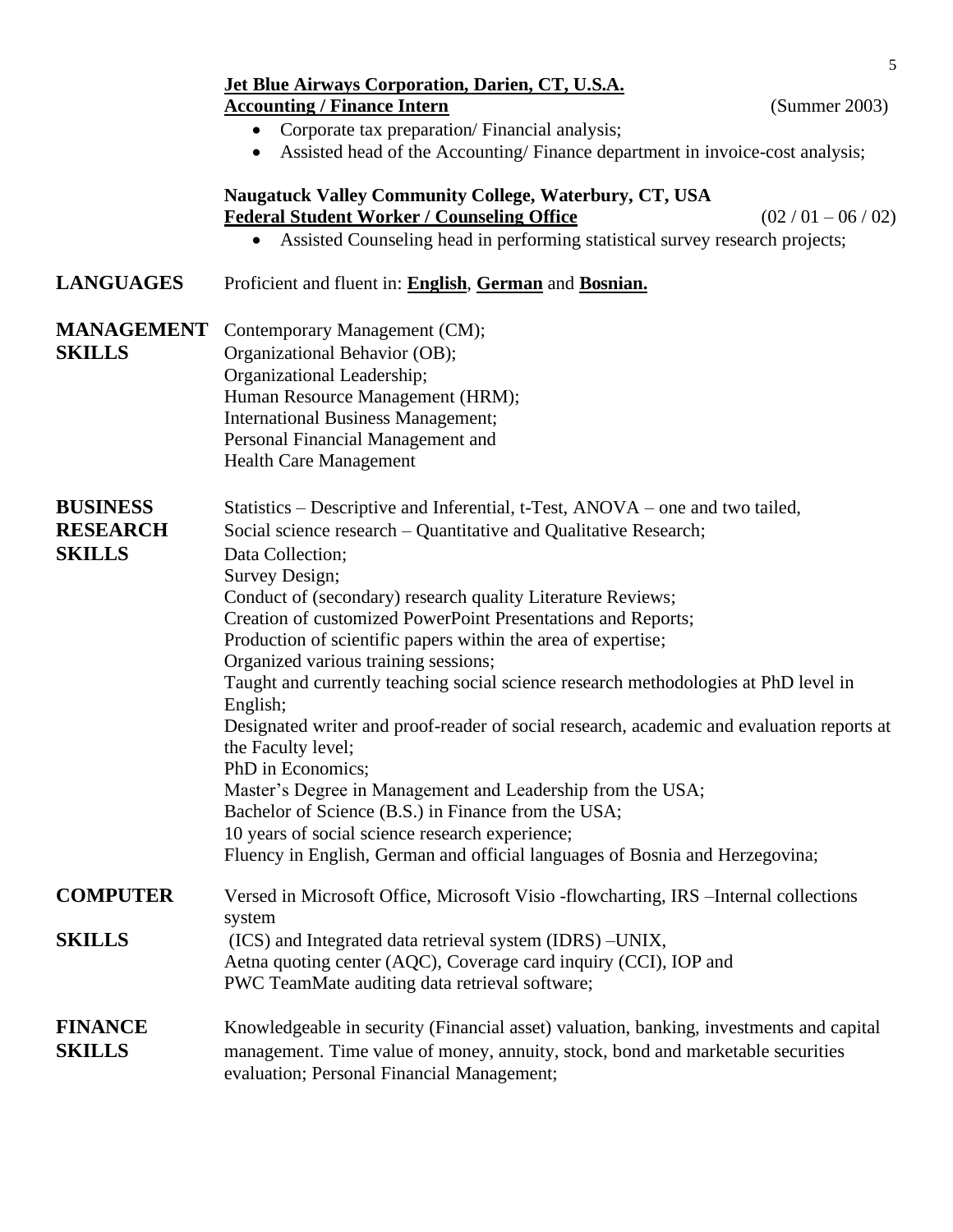| <b>TEACHING</b>   | <b>Community Outreach, Federal Work Study Tutoring and Volunteering</b>      |                 |
|-------------------|------------------------------------------------------------------------------|-----------------|
| <b>AND</b>        | 2100 Hillside Road, Unit 3088, Storrs, CT,                                   | $(2003 - 2004)$ |
| <b>ACADEMIC</b>   | <b>America Reads and Writes Elementary School Program</b>                    |                 |
| <b>CONSULTING</b> | <b>Subjects: Mathematics and English in one on one and group setting;</b>    |                 |
| <b>SKILLS</b>     | <b>Teaching "Thank You Award"</b> from Dorothy C. Goodwin Elementary school; | (2004)          |
|                   |                                                                              |                 |

**Technical Advisor in Book preparation, ICD-9 & CPT-4, Nephrology** (2003 – 2004) **Yale University** –**Yale New Haven Hospital**

# **COURSES LECTURED at IUS/FBA:**

#### **Undergraduate level:**

- **1.) MAN 302 – Human Resource Management (HRM);**
- **2.) MAN 304 – Organizational Behavior (OB);**
- **3.) MAN 332 – Business Law;**
- **4.) MAN 345 – Organizational Leadership**
- **5.) MAN359 - Research Methods in Business**
- **6.) IBF 303 – International Business Law and**
- **7.) ECON105 – Understanding Business**

### **Graduate (Masters) level:**

- **1.) MBA 524 - Advanced Human Resource Management (HRM);**
- **2.) MBA 525 – Advanced Entrepreneurship and Small Business Management (SBM);**
- **3.) MBA 533 – International Business Management;**
- **4.) MBA 541 – Marketing Management and**
- **5.) ECON 514 – Comparative Economic Systems.**

### **Post-graduate (Ph.D.) level:**

# **1.) BUS 601 – Qualitative Research Methods in Business and**

- **2.) BUS 602 – Quantitative Research Methods in Business.**
- 15 years of professional/business experience,
- 9 years of Academic and
- 7 years of post Ph.D. experience among various business, professional and academic entities, working as an Internal Auditing Consultant for Aetna Life Insurance Company in Hartford, Connecticut and as a Revenue Agent for Department of Treasury - Internal Revenue Service (IRS), State of Connecticut, USA, Cambridge Graduate University International (CGUI), Tallahassee, Florida, USA, Sarajevo School of Science and Technology (SSST), Health Faculty University of Zenica and International University of Sarajevo (IUS).